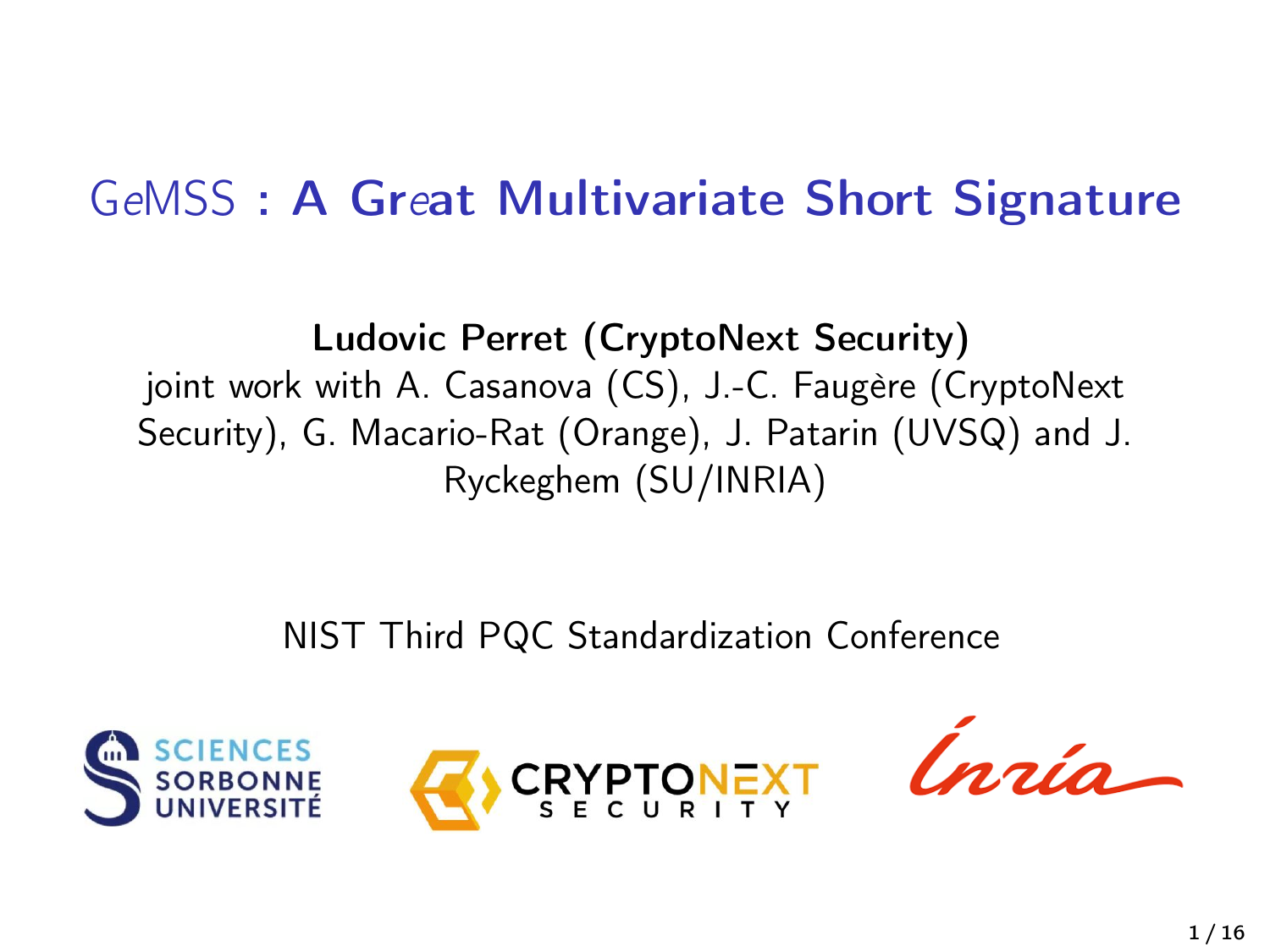





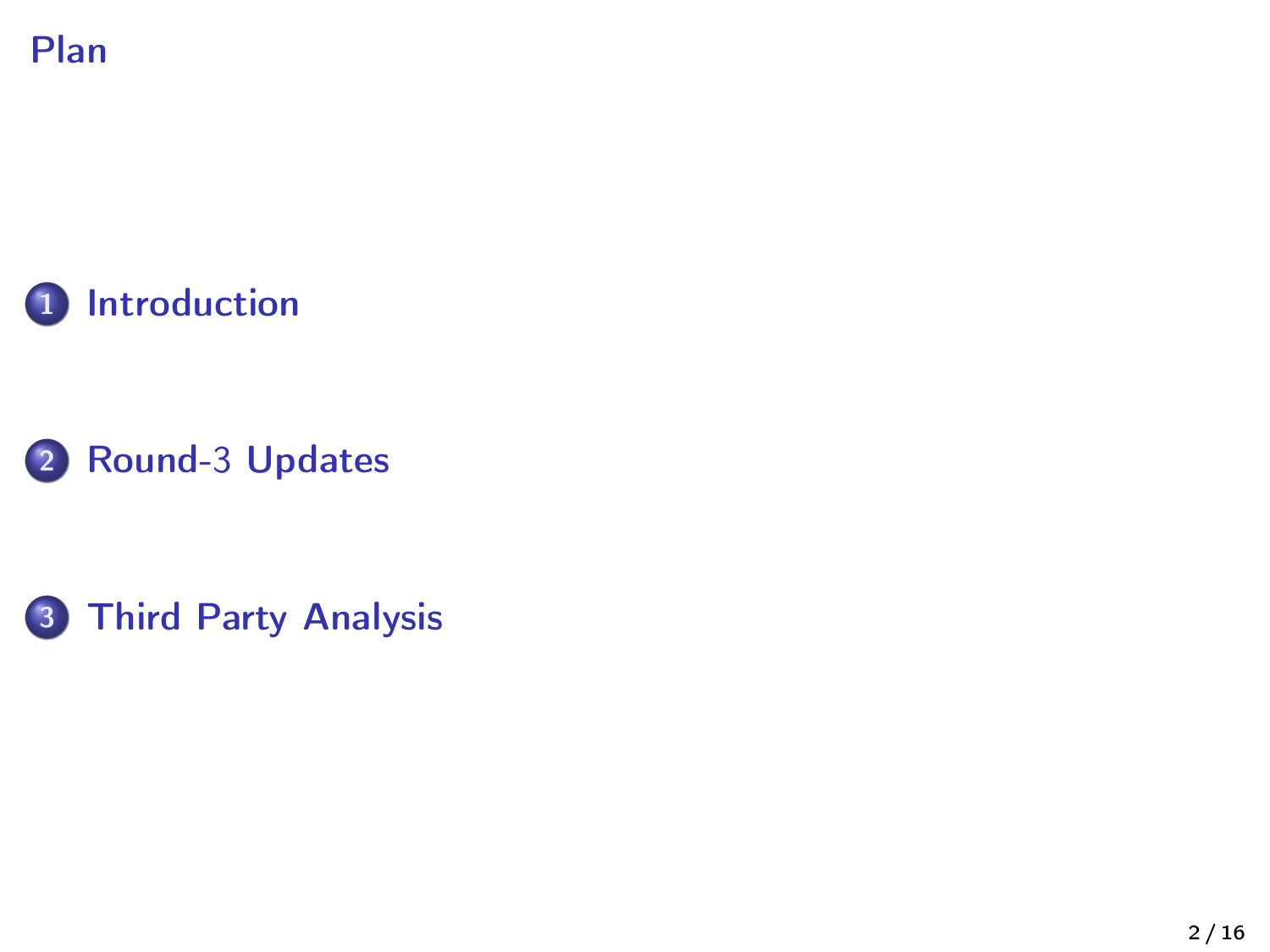## <span id="page-2-0"></span>**Outline**



2 Round-3 [Updates](#page-8-0)

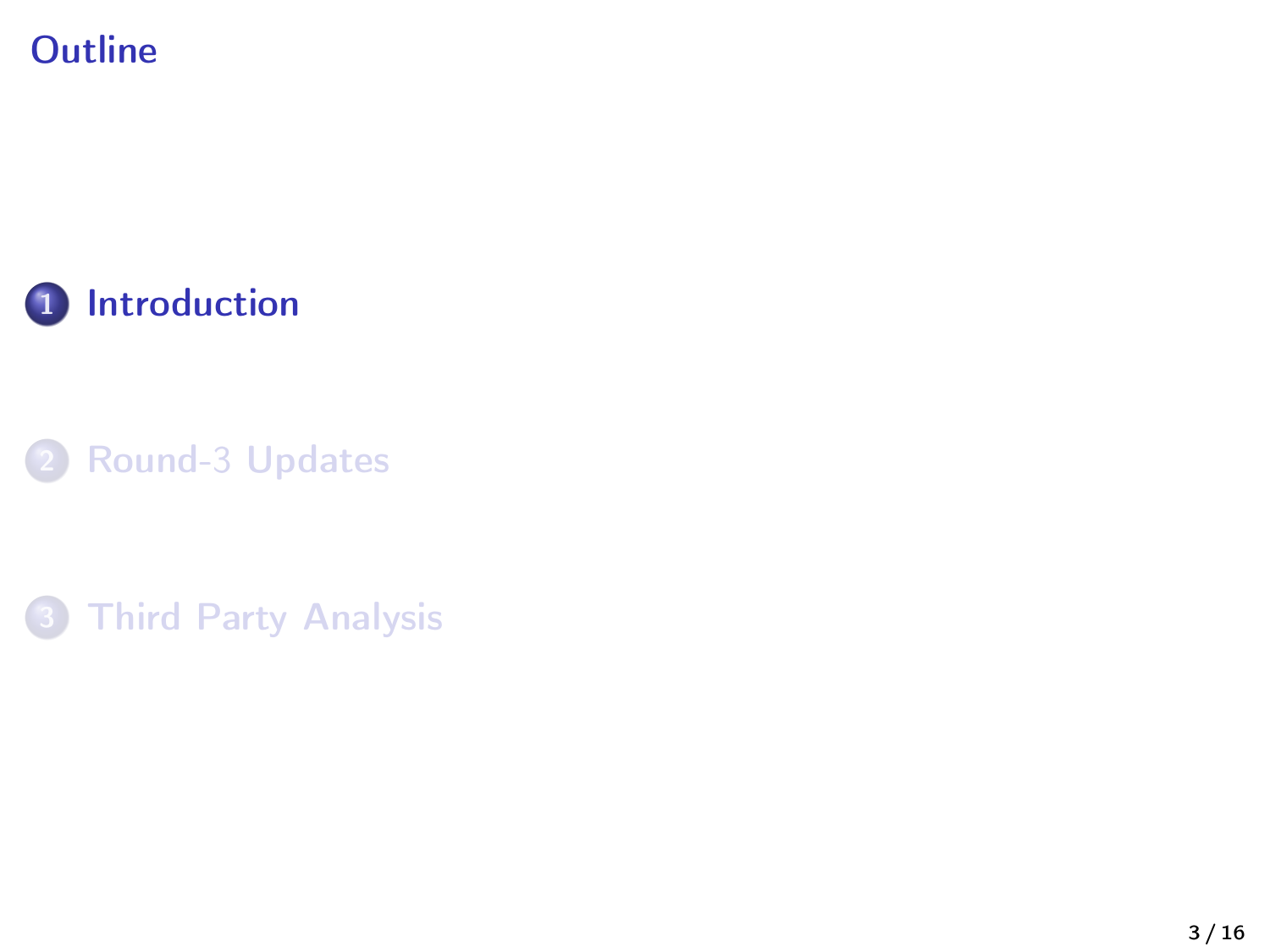#### **Overview**

**• GeMSS**: A Great Multivariate Short Signature

- A. Casanova, J.-C. Faugère, G. Macario-Rat, J. Patarin, L. Perret and J. Ryckeghem
- $\triangleright$  short signature, fast verification, large public-key given by multivariate polynomials

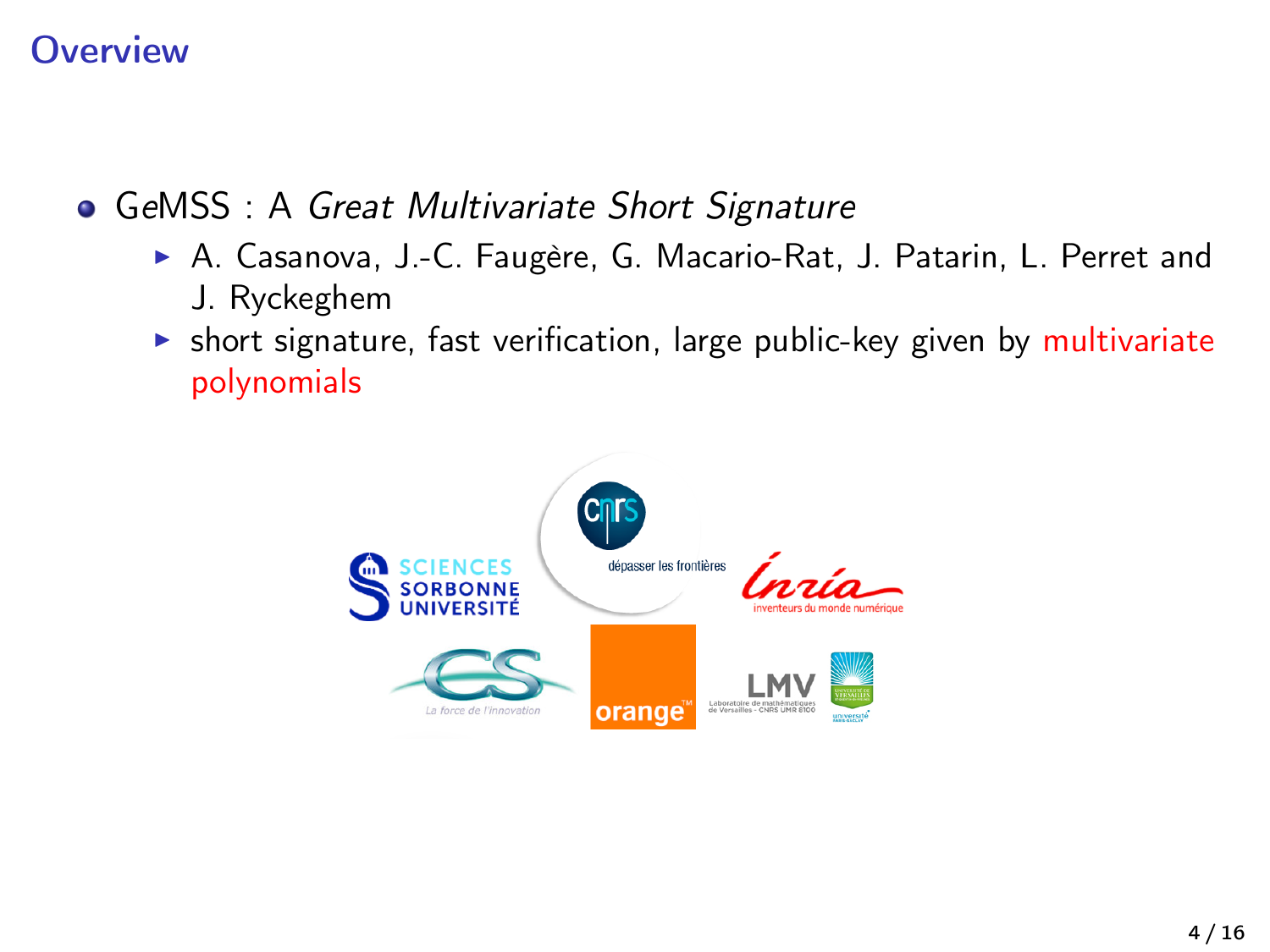#### General Structure [T. Matsumoto, H. Imai, EC'88]

 $m < n$ : #equations,  $n + v$ : #variables, nb ite: #iterations

Private-Key

 $\textsf{f}:(\mathbb{F}_2)^{n+\nu}\mapsto (\mathbb{F}_2)^m$  easy to invert.

> .  $f_m(x_1, \ldots, x_{n+\nu}).$

 $f_1(x_1, \ldots, x_{n+\nu}),$ . . . . .

 $(S, T) \in GL_{n+v}(\mathbb{F}_2) \times GL_m(\mathbb{F}_2).$ **Signature** : nb ite roots finding and inversion of the matrices.

Public-Key  $\mathsf{p}:(\mathbb{F}_2)^{n+\mathsf{v}}\mapsto (\mathbb{F}_2)^m$  $p_1(x_1, \ldots, x_{n+\nu}),$ . . . . . .  $p_m(x_1, \ldots, x_{n+\nu}).$  $p = T \circ f \circ S$ . Verification : nb ite evaluation of polynomials, i.e.  $p(s)=d$ .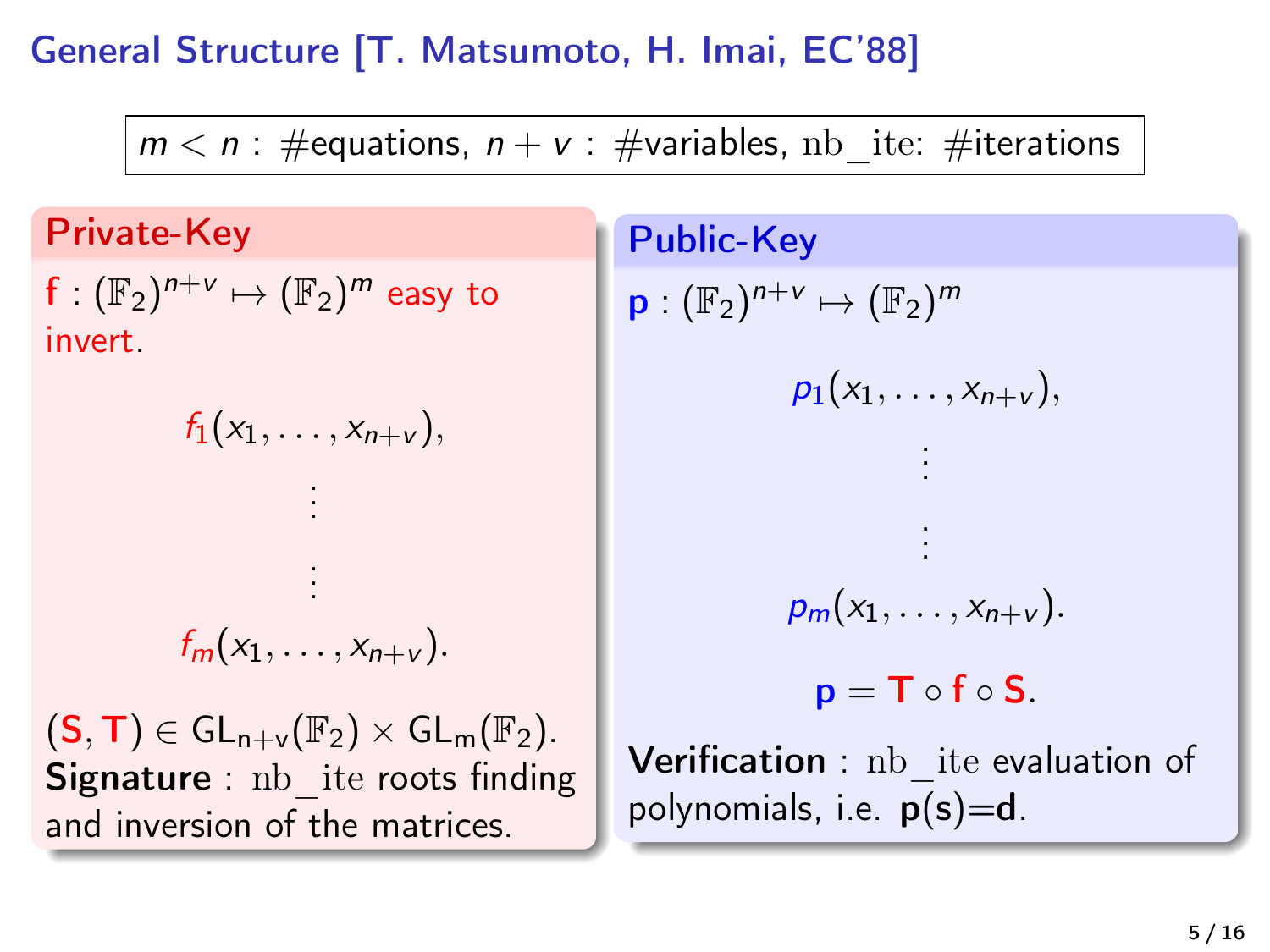#### GeMSS Trapdoor – HFEv Vinegar Modifier



Jacques Patarin.

"Hidden Fields Equations (HFE) and Isomorphisms of Polynomials (IP): Two New Families of Asymmetric Algorithms". EUROCRYPT '96.

#### HFEv polynomial

Let  $D \in \mathbb{N}$ . We define  $F(X, v_1 \ldots, v_v) \in \mathbb{F}_{2^n}[X, v_1 \ldots, v_v]$  such that:

$$
\sum_{\substack{0 \leqslant i < j < n \\ 2^i + 2^j \leqslant D}} A_{i,j} X^{2^i + 2^j} + \sum_{\substack{0 \leqslant i < n \\ 2^i \leqslant D}} \beta_i(v_1, \ldots, v_\nu) X^{2^i} + \gamma(v_1, \ldots, v_\nu),
$$

where  $\beta_i:\mathbb{F}_2^\vee\to\mathbb{F}_{2^n}$  is linear and  $\gamma(v_1,\ldots,v_\nu):\mathbb{F}_2^\vee\to\mathbb{F}_{2^n}$  is quadratic.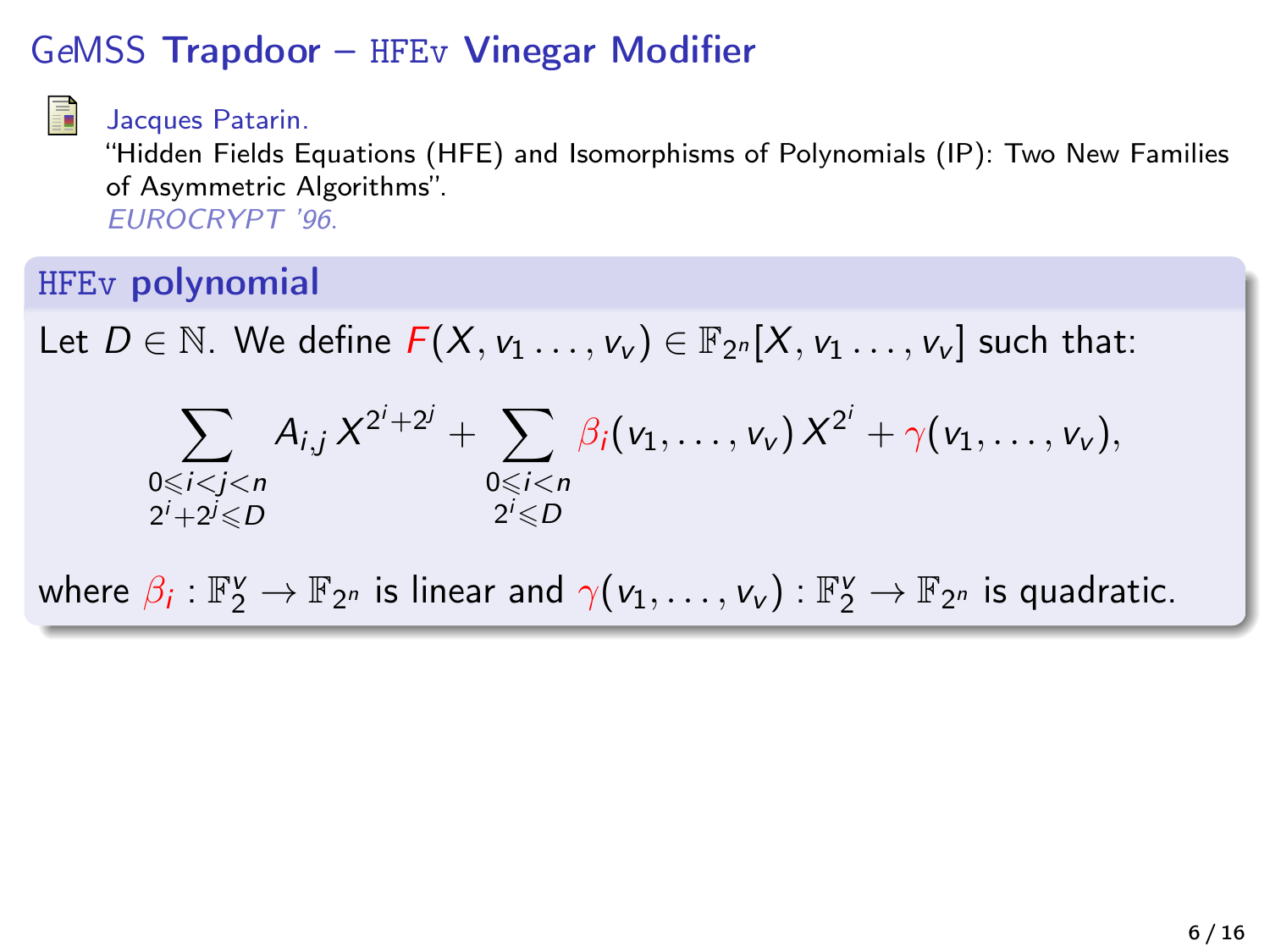#### GeMSS Trapdoor – HFEv Vinegar Modifier



Jacques Patarin.

"Hidden Fields Equations (HFE) and Isomorphisms of Polynomials (IP): Two New Families of Asymmetric Algorithms". EUROCRYPT '96.

#### HFEv polynomial

Let  $D \in \mathbb{N}$ . We define  $F(X, v_1 \ldots, v_v) \in \mathbb{F}_{2^n}[X, v_1 \ldots, v_v]$  such that:

$$
\sum_{\substack{0 \leq i < j < n \\ 2^i + 2^j \leq D}} A_{i,j} X^{2^i + 2^j} + \sum_{\substack{0 \leq i < n \\ 2^i \leq D}} \beta_i(v_1, \ldots, v_\nu) X^{2^i} + \gamma(v_1, \ldots, v_\nu),
$$

where  $\beta_i:\mathbb{F}_2^\vee\to\mathbb{F}_{2^n}$  is linear and  $\gamma(v_1,\ldots,v_\nu):\mathbb{F}_2^\vee\to\mathbb{F}_{2^n}$  is quadratic.

• Guess vinegar variables  $(v_1, \ldots, v_\nu)$ :

$$
\sum_{\substack{0 \le i < j < n \\ 2^i + 2^j \le D}} A'_{i,j} X^{2^i + 2^j} + \sum_{\substack{0 \le i < n \\ 2^i \le D}} B'_i X^{2^i} + C' \in \mathbb{F}_{2^n}[X].
$$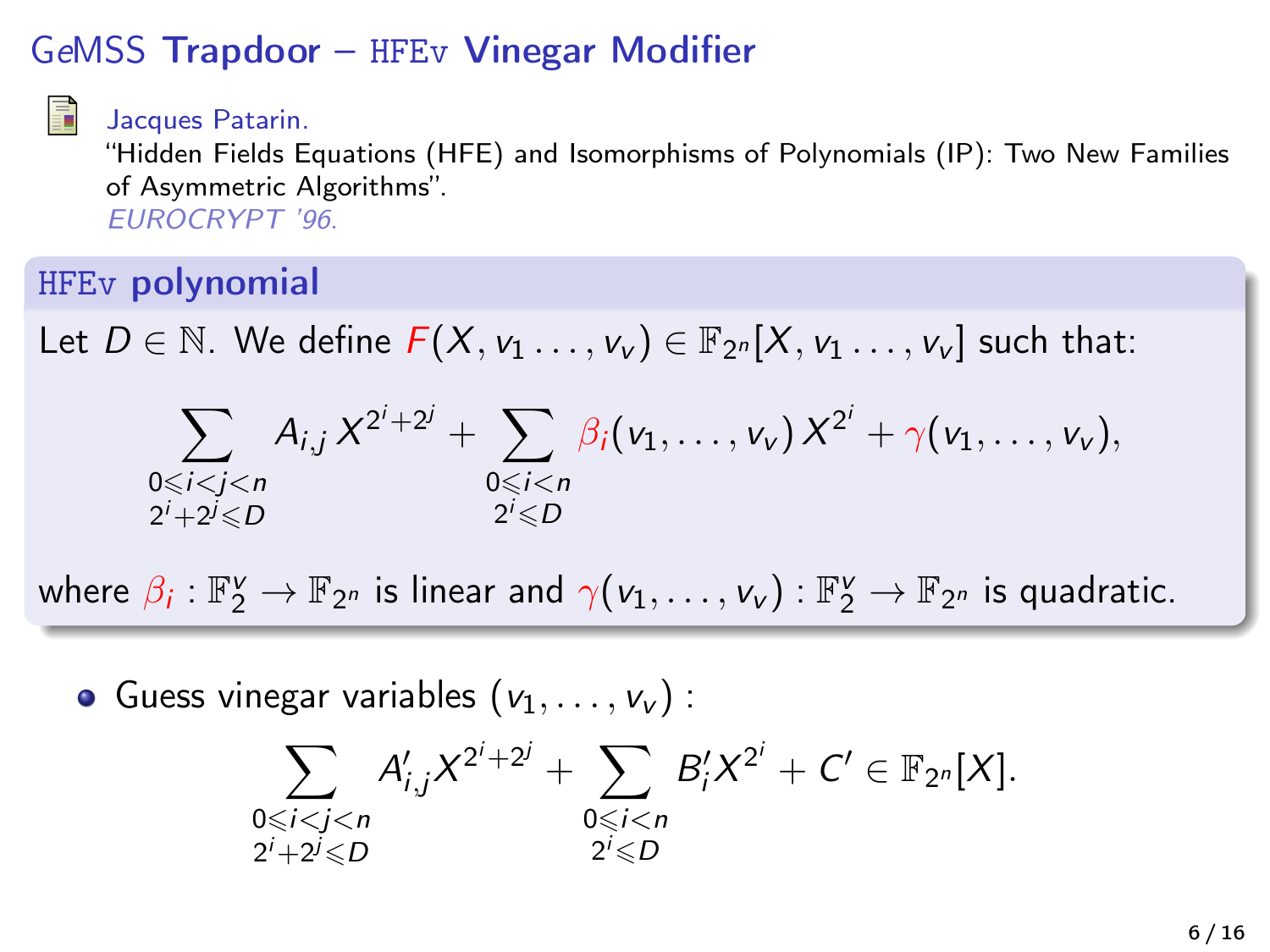GeMSS.Inv<sub>p</sub>

#### HFE polynomial

Let  $D \in \mathbb{N}$ .

$$
F(X) = \sum_{\substack{0 \le i < j < n \\ 2^i + 2^j \le D}} A'_{i,j} X^{2^i + 2^j} + \sum_{\substack{0 \le i < n \\ 2^i \le D}} B'_i X^{2^i} + C' \in \mathbb{F}_{2^n}[X].
$$

#### Roots Finding (Las-Vegas)

We can find all the roots of  $\bar{F} \in \mathbb{F}_{2^n}[X]$  in quasi-linear time :

 $\tilde{O}(n \cdot D)$ .

J. von zur Gathen, J. Gerhard: "Modern Computer Algebra (3. ed.)". Cambridge University Press 2013.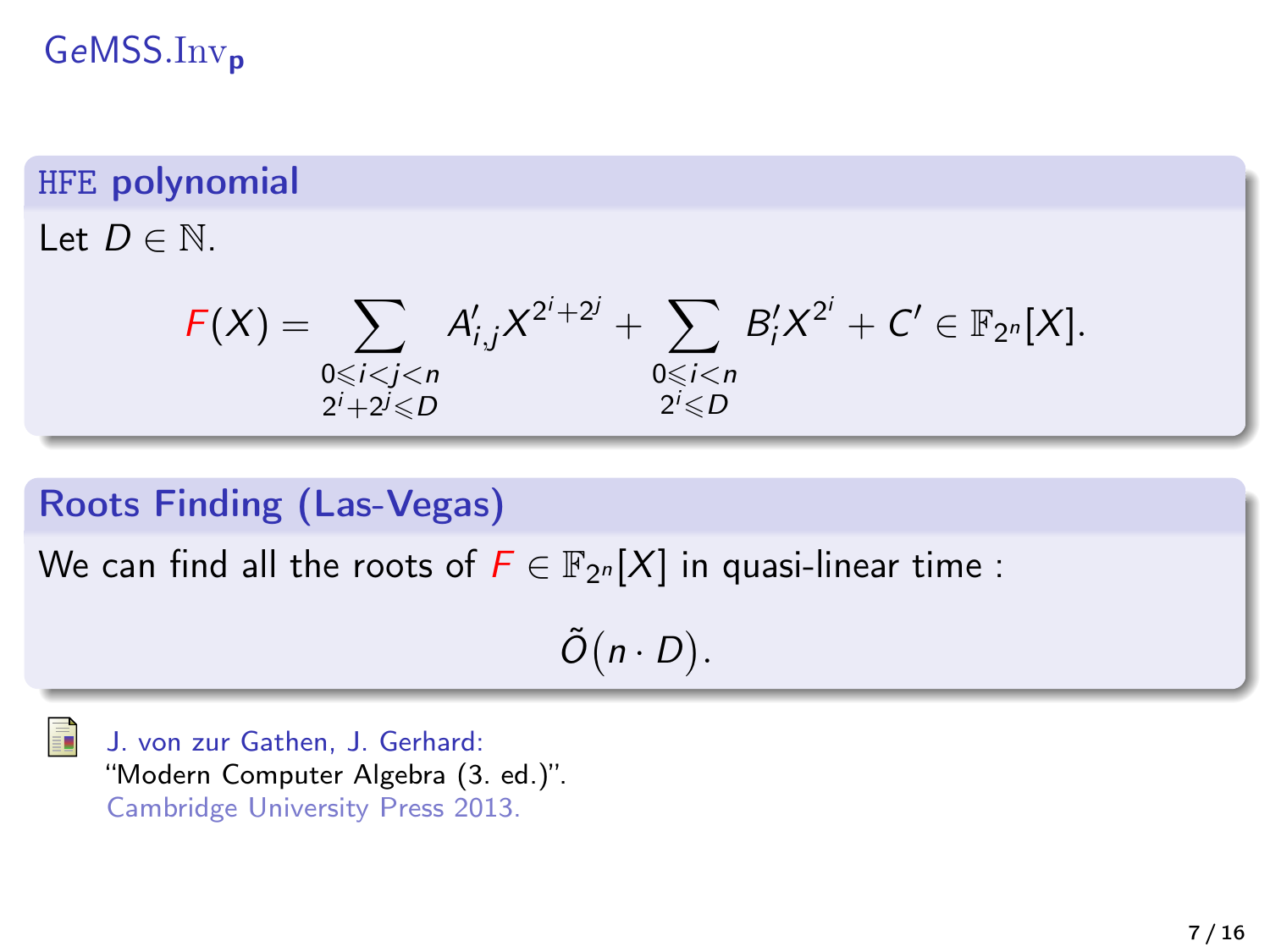## <span id="page-8-0"></span>**Outline**





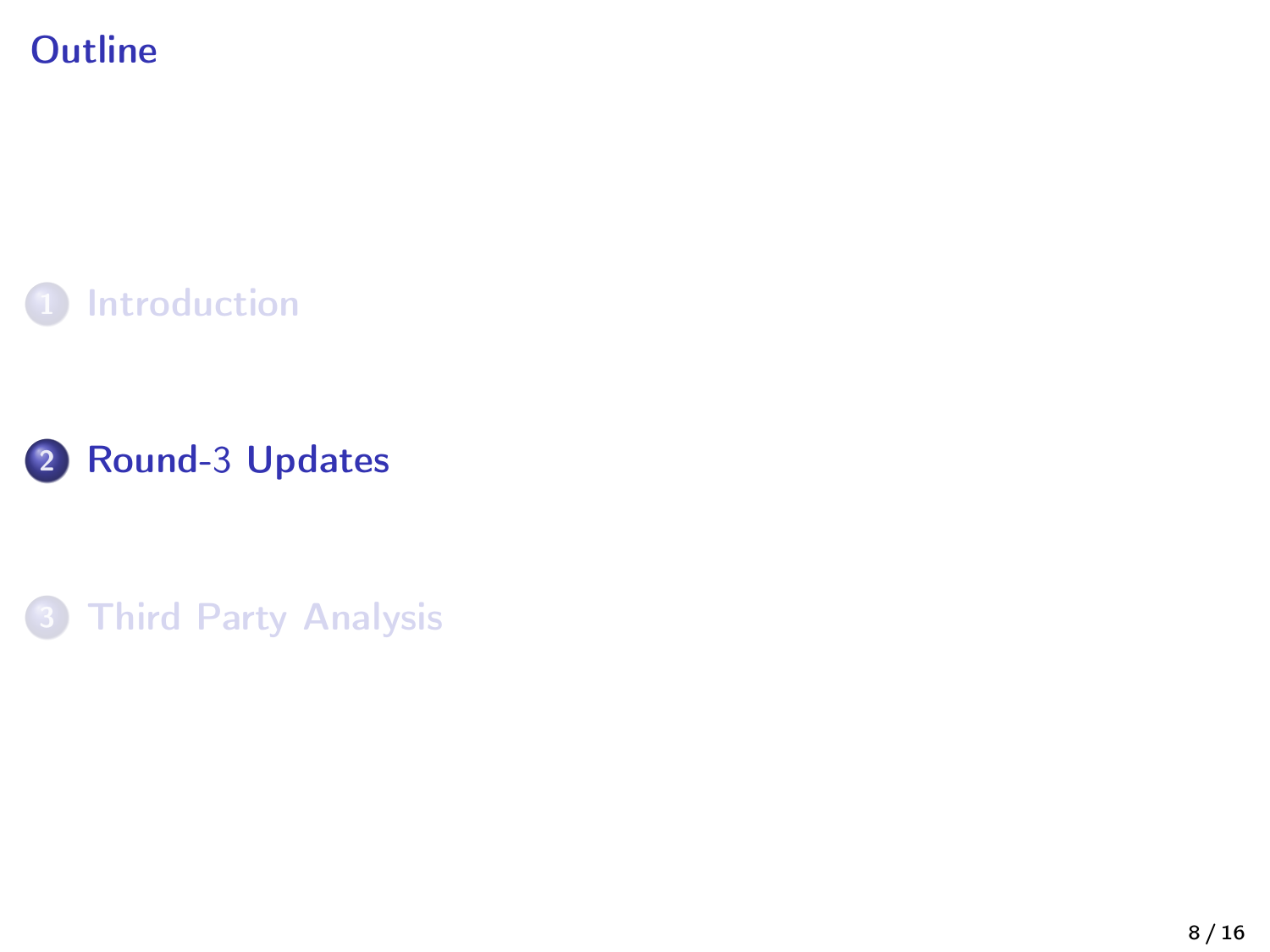#### NIST Status Report on Round-2 Candidates

"GeMSS offers the smallest signatures of any digital signature candidate, supports a reasonably fast verification algorithm [...]".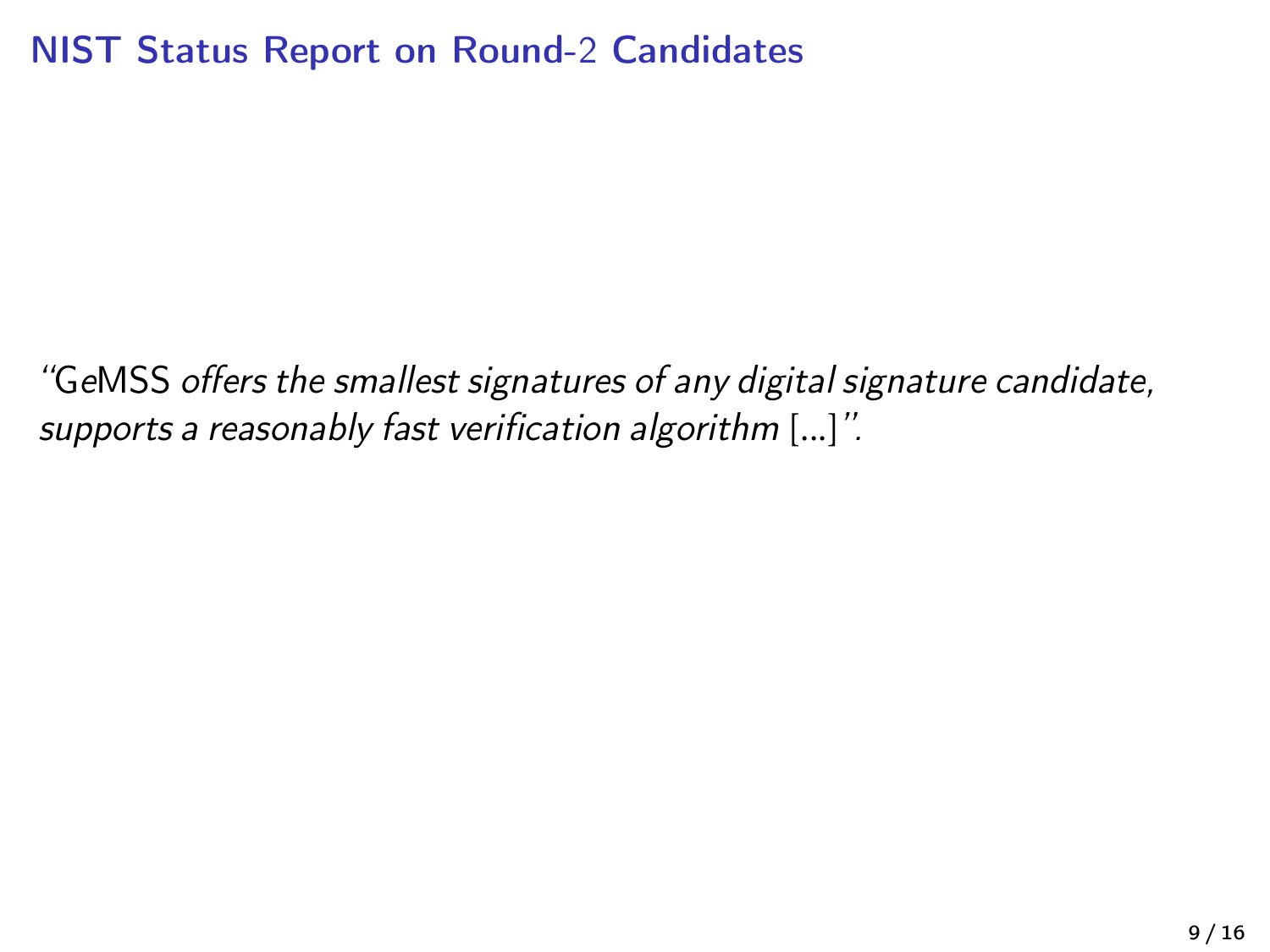#### NIST Status Report on Round-2 Candidates

"The drawbacks of the scheme include extremely large public keys, difficulty implementing the algorithm on low-end devices, and signing times ranging from slow to very slow. [...], GeMSS seems to be a good and appropriate tool for applications in which offline signing and no transmission of the public key are acceptable and expected".

- **GeMSS Round-3**. Faster software implementation (improved key-generation, improved constant-time gcd, . . .)
- GeMSS Round-3. New parameters sets to improve arithmetic in  $\mathbb{F}_2^n$  for low-end devices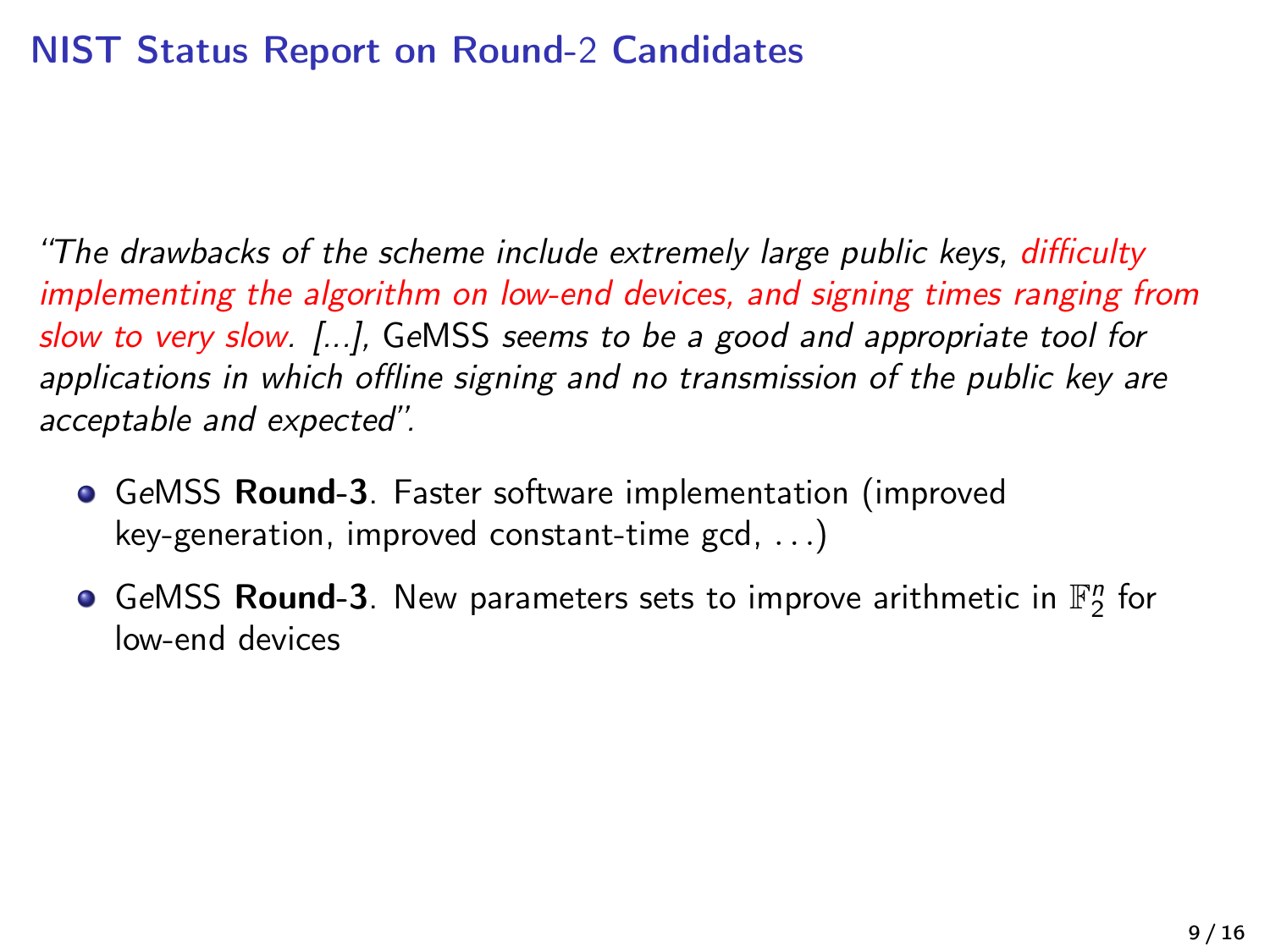#### NIST Status Report on Round-2 Candidates

"The drawbacks of the scheme include extremely large public keys, difficulty implementing the algorithm on low-end devices, and signing times ranging from slow to very slow. [...], GeMSS seems to be a good and appropriate tool for applications in which offline signing and no transmission of the public key are acceptable and expected".

- GeMSS Round-3. Faster software implementation (improved key-generation, improved constant-time gcd, . . .)
- GeMSS Round-3. New parameters sets to improve arithmetic in  $\mathbb{F}_2^n$  for low-end devices

" The second-round inclusion of the RedGeMSS and BlueGeMSS parameter sets offers additional flexibility in the performance properties [...] and appropriately addresses the concerns raised in the previous round. It is possible that there may yet be additional trade-offs to further improve performance".

- GeMSS Round-3. Smaller number of iterations in the Feistel-Patarin construction, leading to WhiteGeMSS(variant of GeMSS), CyanGeMSS (variant of BlueGeMSS) and MagentaGeMSS (variant of RedGeMSS)
	- $\triangleright$  Signing and verif are 25% faster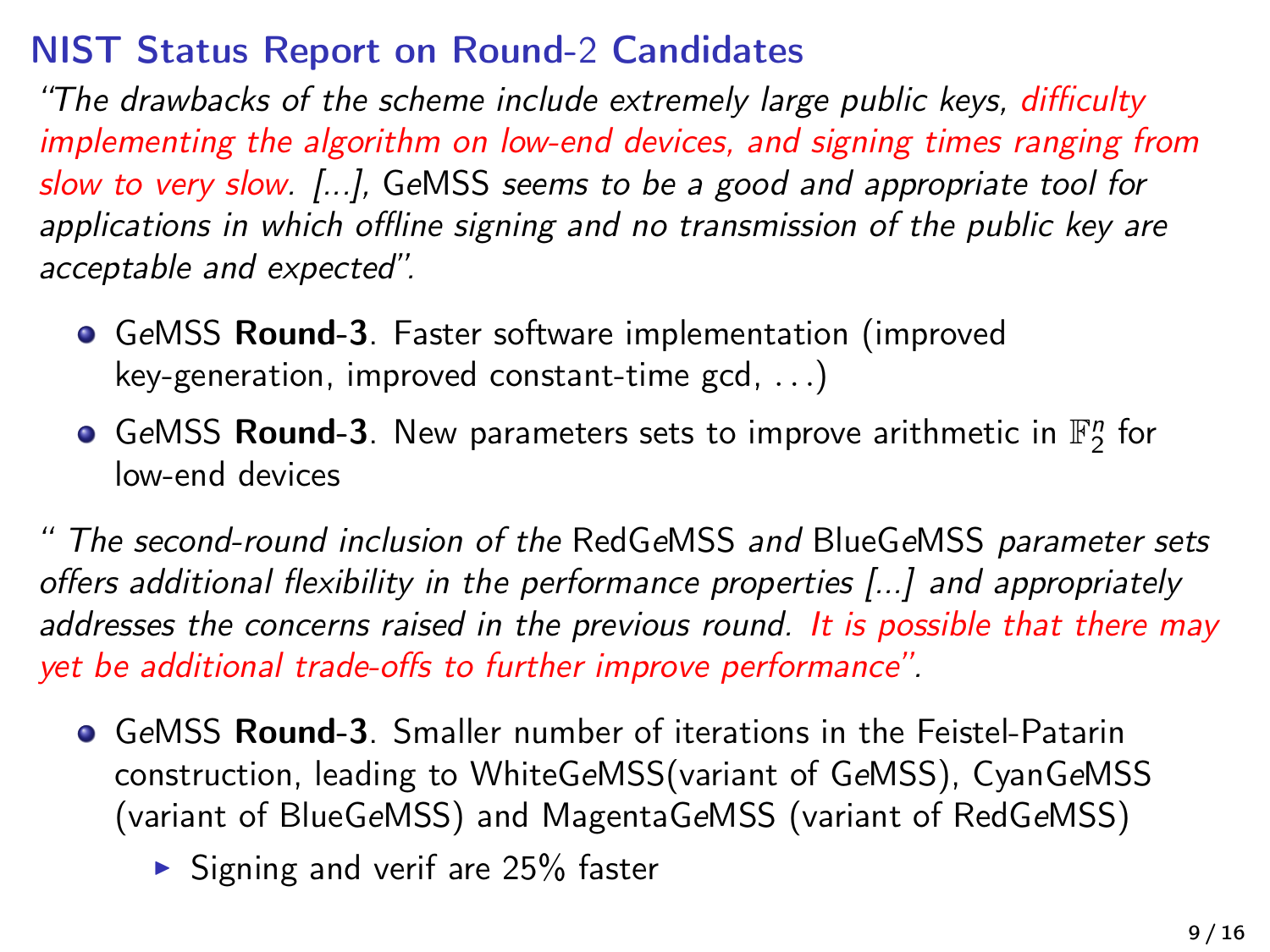#### Parameter Sets for WhiteGeMSS, CyanGeMSS and MagentaGeMSS

|                 | D   | (KB)<br>$p$ <sub>k</sub> | (bits)<br>sk | (bits)<br>sign |
|-----------------|-----|--------------------------|--------------|----------------|
| WhiteGeMSS128   | 513 | 358.17                   | 128          | 235            |
| WhiteGeMSS192   | 513 | 1293.85                  | 192          | 373            |
| WhiteGeMSS256   | 513 | 3222.69                  | 256          | 513            |
| CyanGeMSS128    | 129 | 369.72                   | 128          | 244            |
| CyanGeMSS192    | 129 | 1320.80                  | 192          | 382            |
| CyanGeMSS256    | 129 | 3272.02                  | 256          | 522            |
| MagentaGeMSS128 | 17  | 381.46                   | 128          | 253            |
| MagentaGeMSS192 | 17  | 1348.03                  | 192          | 391            |
| MagentaGeMSS256 | 17  | 3321.72                  | 256          | 531            |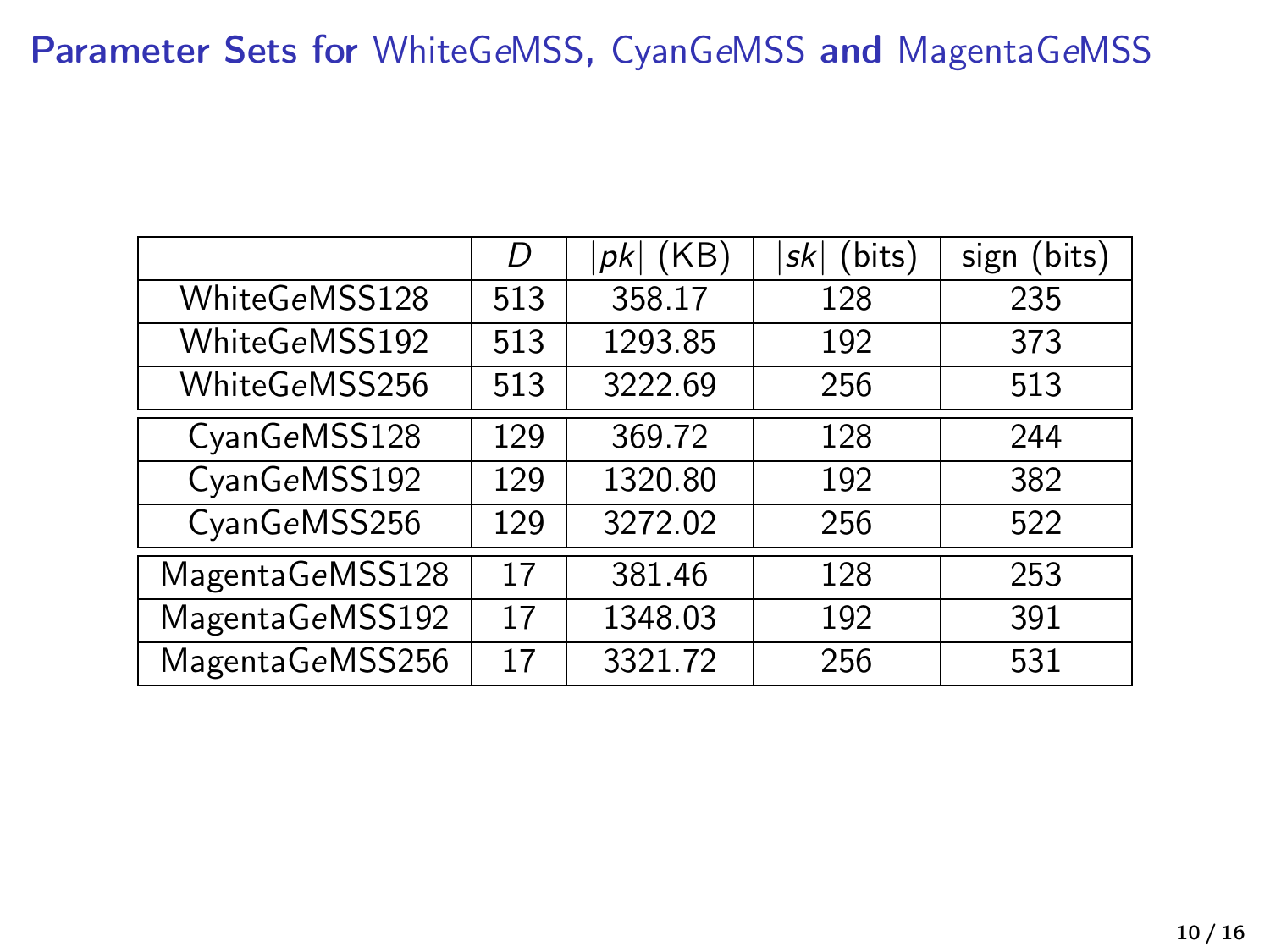#### Improved Implementation

J.-C. Faugère, L. Perret and J. Ryckeghem "Software Toolkit for HFE-based Multivariate Schemes". CHES'19.

## Multivariate Quadratic Software (MQsoft)

- An efficient C library exploiting SSE/AVX2 instructions set.
- Matsumoto-Imai-based schemes: QUARTZ, Gui, GeMSS, . . .
- Fast arithmetic in  $\mathbb{F}_2[X], \mathbb{F}_{2^n}$  and  $\mathbb{F}_{2^n}[X]$  (with root finding), multivariate quadratic systems in  $\mathbb F$  (evaluation, change of variables, ...), mostly constant-time implementation against timing attacks.
- <https://www-polsys.lip6.fr/Links/NIST/MQsoft.html>

| operation | NIST R1    | NIST R <sub>2</sub> | NIST $R2 (V2)$ | NIST R3       |
|-----------|------------|---------------------|----------------|---------------|
| Keygen    | 118 MC     | $\times$ 3.07       | $\times$ 3.05  | $\times$ 6.03 |
| Sign      | 1270 MC    | $\times$ 1.69       | $\times$ 2.39  | $\times$ 2.09 |
| Verif     | $0.166$ MC | $\times$ 2.03       | $\times$ 1.57  | $\times$ 1.57 |

Table: Evolution of GeMSS128 during the process.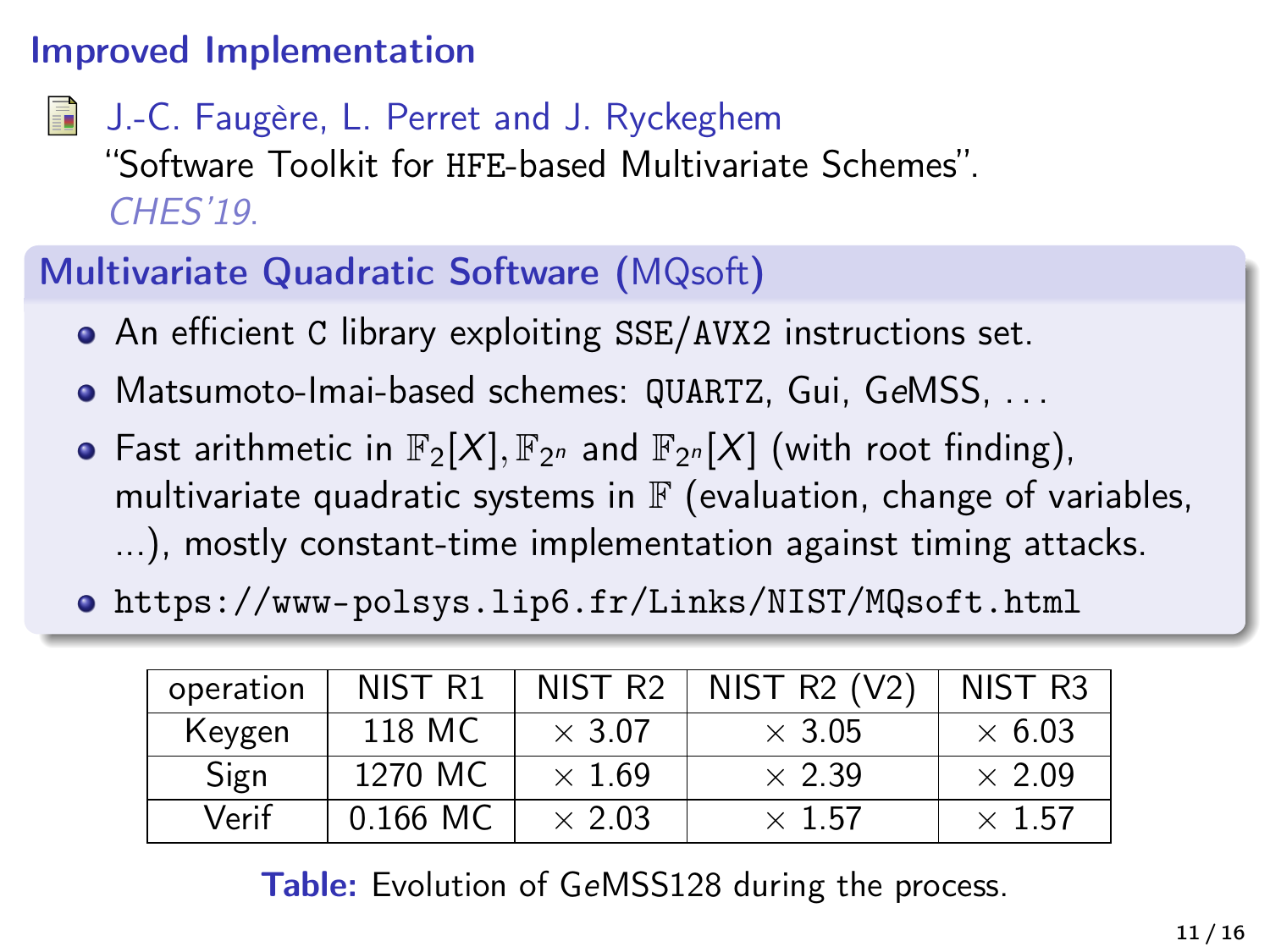## **Timings**

|                 | key gen. (MC) | sign (MC) | verify (KC) |
|-----------------|---------------|-----------|-------------|
| GeMSS128        | 51.9          | 1080      | 163         |
| BlueGeMSS128    | 51.5          | 154       | 174         |
| RedGeMSS128     | 41.1          | 4.37      | 183         |
| GeMSS192        | 274           | 3170      | 495         |
| BlueGeMSS192    | 262           | 445       | 509         |
| RedGeMSS192     | 221           | 12        | 514         |
| GeMSS256        | 915           | 5300      | 1120        |
| BlueGeMSS256    | 856           | 658       | 1130        |
| RedGeMSS256     | 765           | 19.5      | 1140        |
| WhiteGeMSS128   | 52.9          | 815       | 112         |
| CyanGeMSS128    | 54.4          | 119       | 116         |
| MagentaGeMSS128 | 41.9          | 3.51      | 125         |
| WhiteGeMSS192   | 287           | 2380      | 388         |
| CyanGeMSS192    | 289           | 339       | 396         |
| MagentaGeMSS192 | 223           | 9.38      | 401         |
| WhiteGeMSS256   | 960           | 3910      | 914         |
| CyanGeMSS256    | 963           | 529       | 911         |
| MagentaGeMSS256 | 750           | 15.6      | 936         |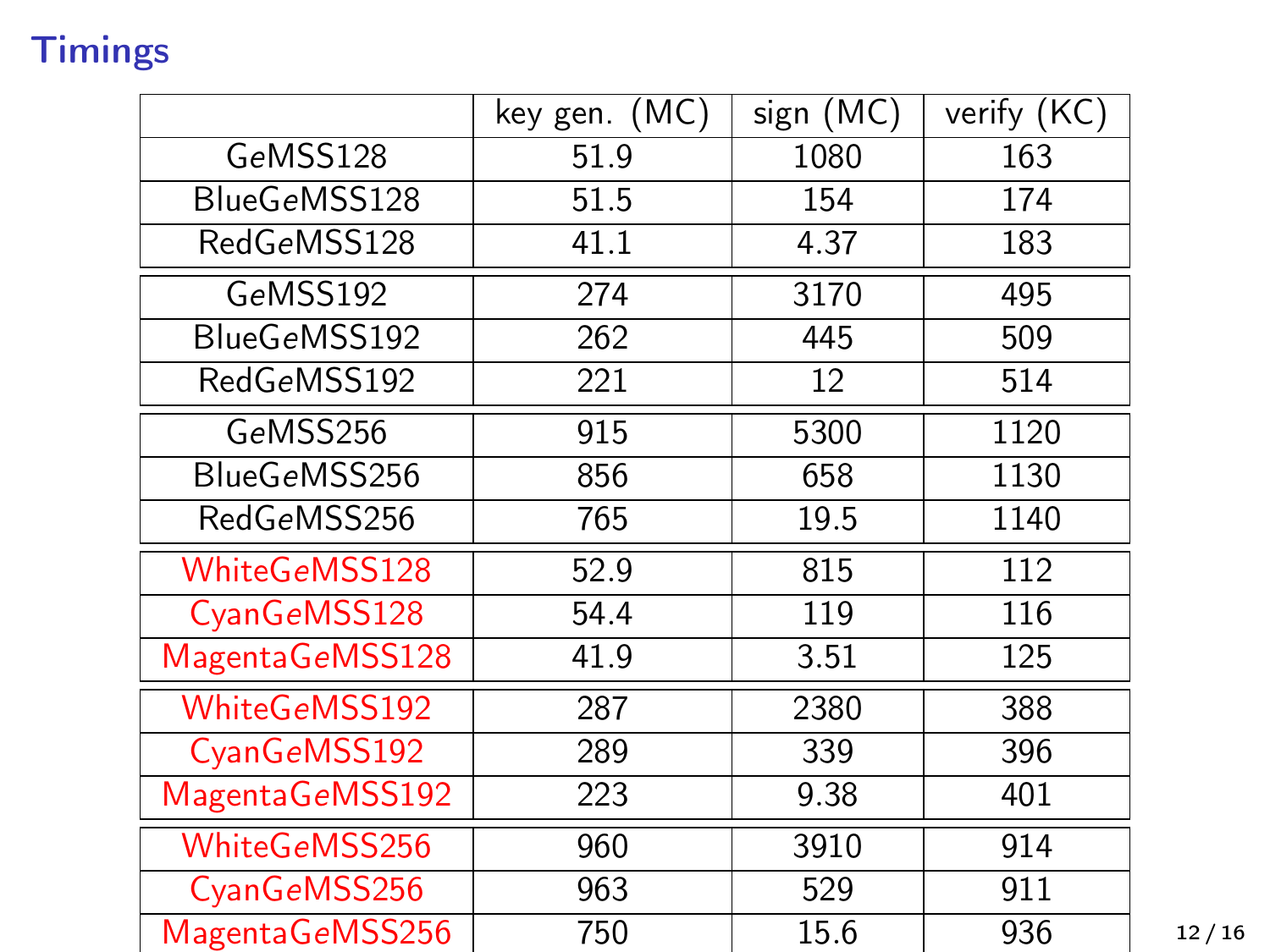## <span id="page-15-0"></span>**Outline**





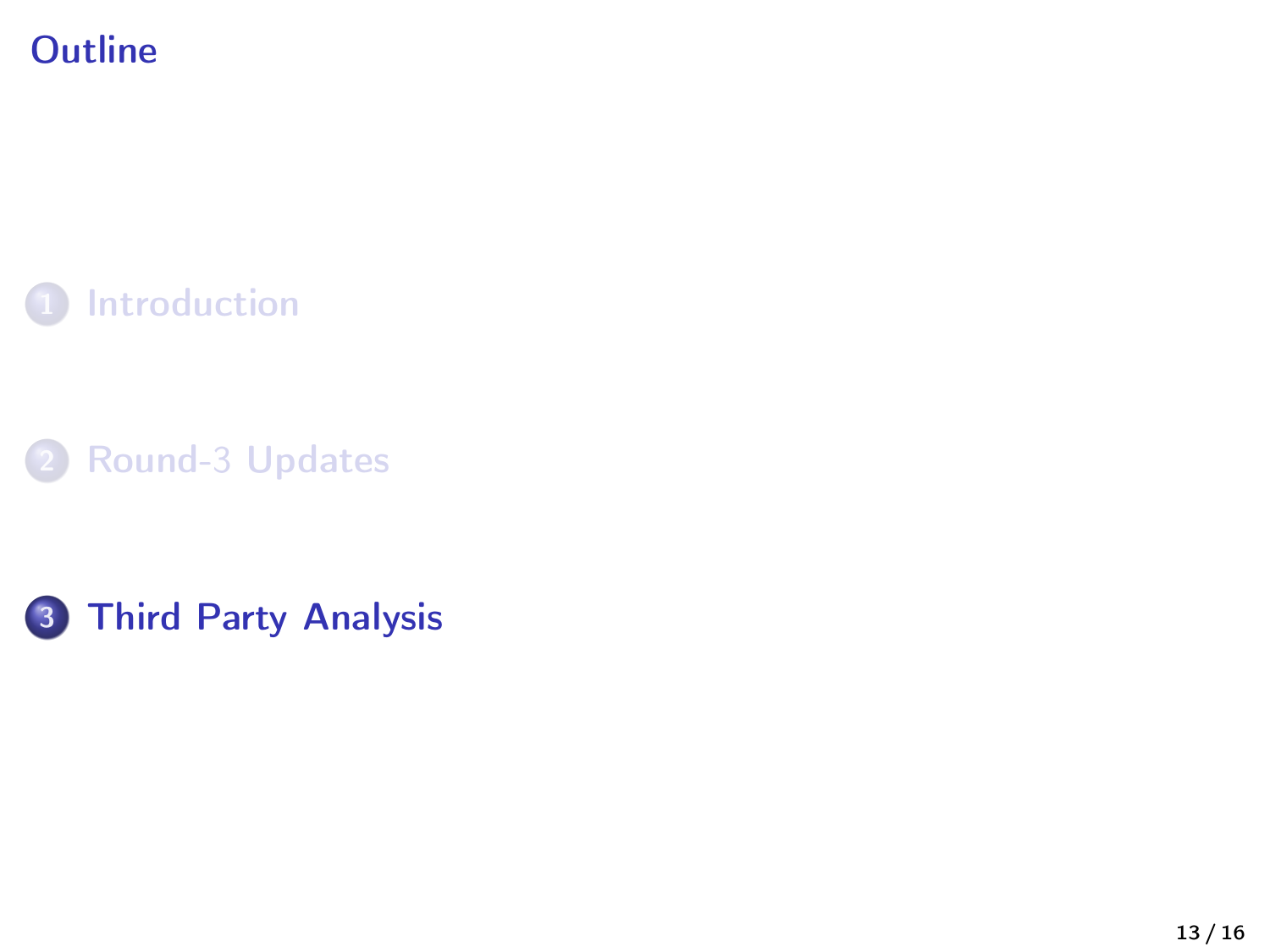#### New Results for PoSSo<sub>2</sub>

#### PoSSo<sub>2</sub>

**Input.** Quadratic non-linear polynomials  $p_1, \ldots, p_m \in \mathbb{F}_2[x_1, \ldots, x_n]$ Question. Find  $(z_1, \ldots, z_n) \in \mathbb{F}_2^n$  such that:

$$
p_1(z_1,...,z_n) = 0, ..., p_m(z_1,...,z_n) = 0.
$$



M. Bardet, J.-C. Faugère, B. Salvy, P.-J. Spaenlehauer. On the Complexity of Solving Quadratic Boolean Systems. J. Complexity, 2013.

- Asymptotic complexity  $O(2^{0.792m})$ 
	- GeMSS: derived parameters with  $2^{0.792m}$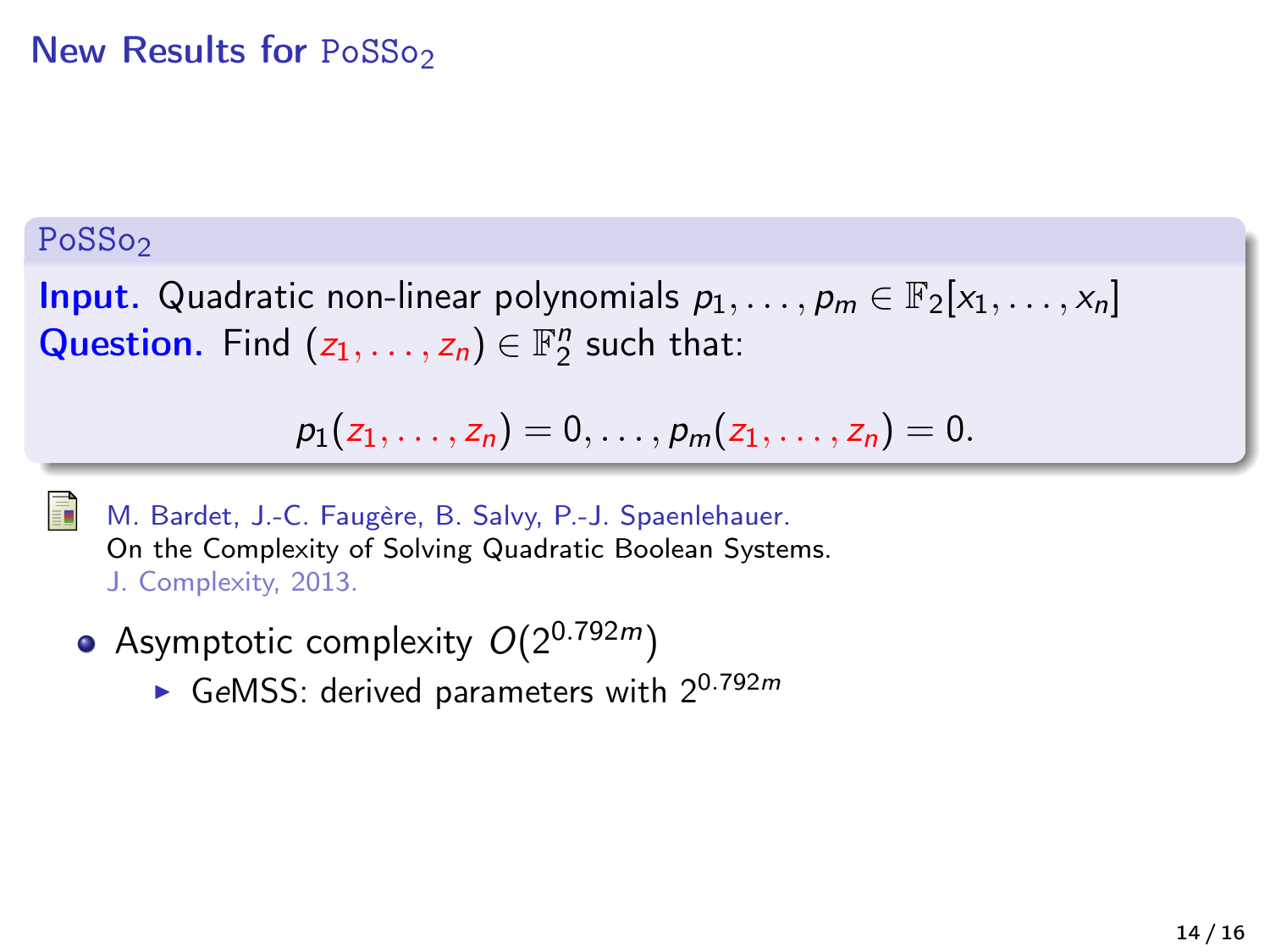#### New Results for PoSSo<sub>2</sub>

- 
- M. Bardet, J.-C. Faugère, B. Salvy, P.-J. Spaenlehauer. On the Complexity of Solving Quadratic Boolean Systems. J. Complexity, 2013.
- Asymptotic complexity  $O(2^{0.792m})$ 
	- GeMSS: derived parameters with  $2^{0.792m}$



#### Itai Dinur.

"Improved Algorithms for Solving Polynomial Systems over GF(2) by Multiple Parity-Counting." SODA 2021.



#### Itai Dinur.

"Cryptanalytic Applications of the Polynomial Method for Solving Multivariate Equation Systems over GF(2)." EC'2021.

- New asymptotic bound (SODA'21) :  $\tilde{O}(2^{0.6943\,n})$ 
	- $\blacktriangleright$  Large constant
	- Concrete variant (EC'21) with complexity  $m^2 2^{0.815m}$ 
		- $\star$  No impact on the parameters proposed for GeMSS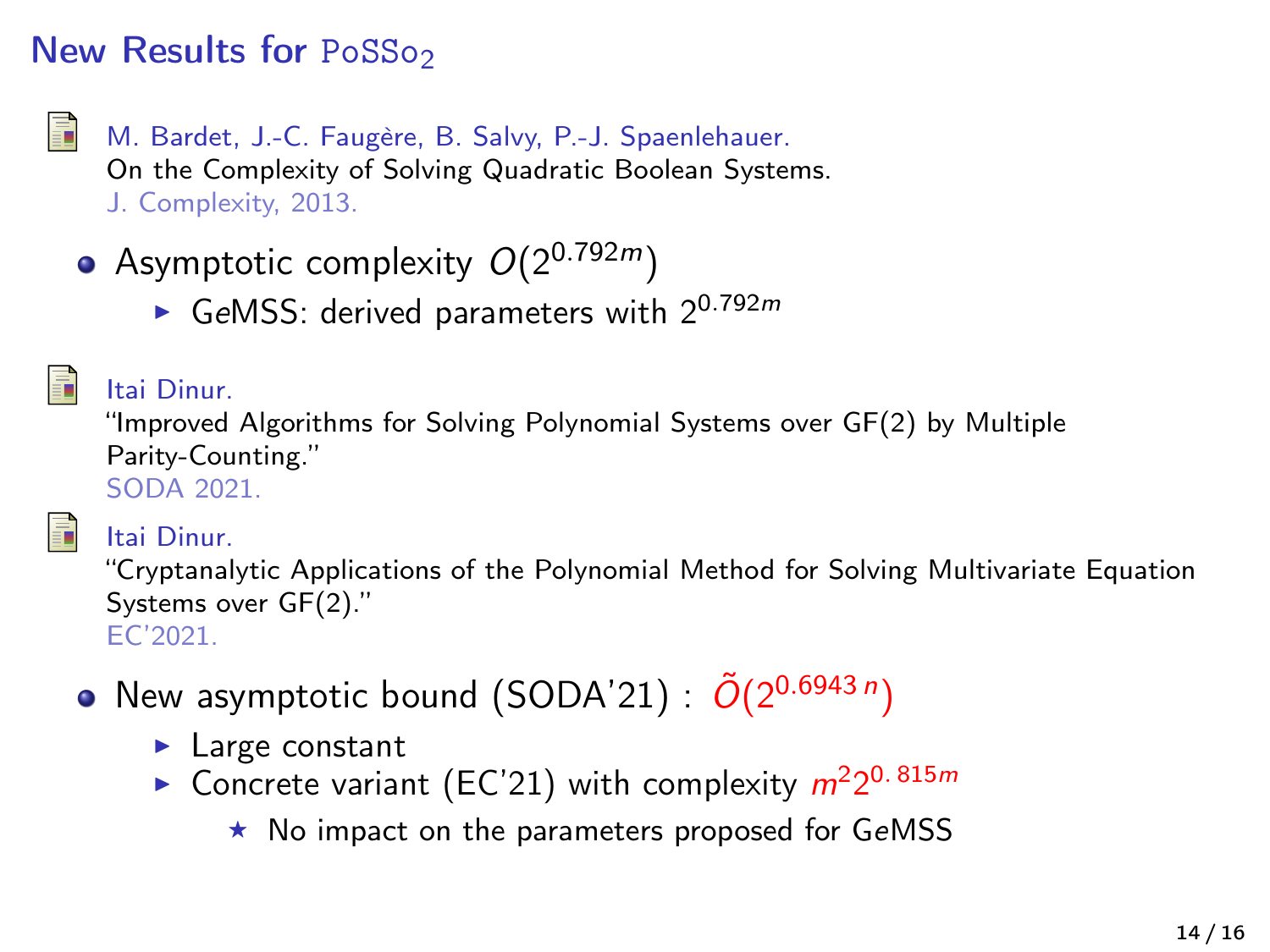#### Improved Key-Recovery Attack on GeMSS

#### C. Tao, A. Petzoldt, J. Ding. 譶

"Improved Key Recovery of the HFEv- Signature Scheme." Cryptology ePrint Archive, 2020.

- New modelling of the key-recovery
	- $\blacktriangleright$  MinRank-based
- Use a new approach for solving MinRank
- Major impact on the security (details, next session)